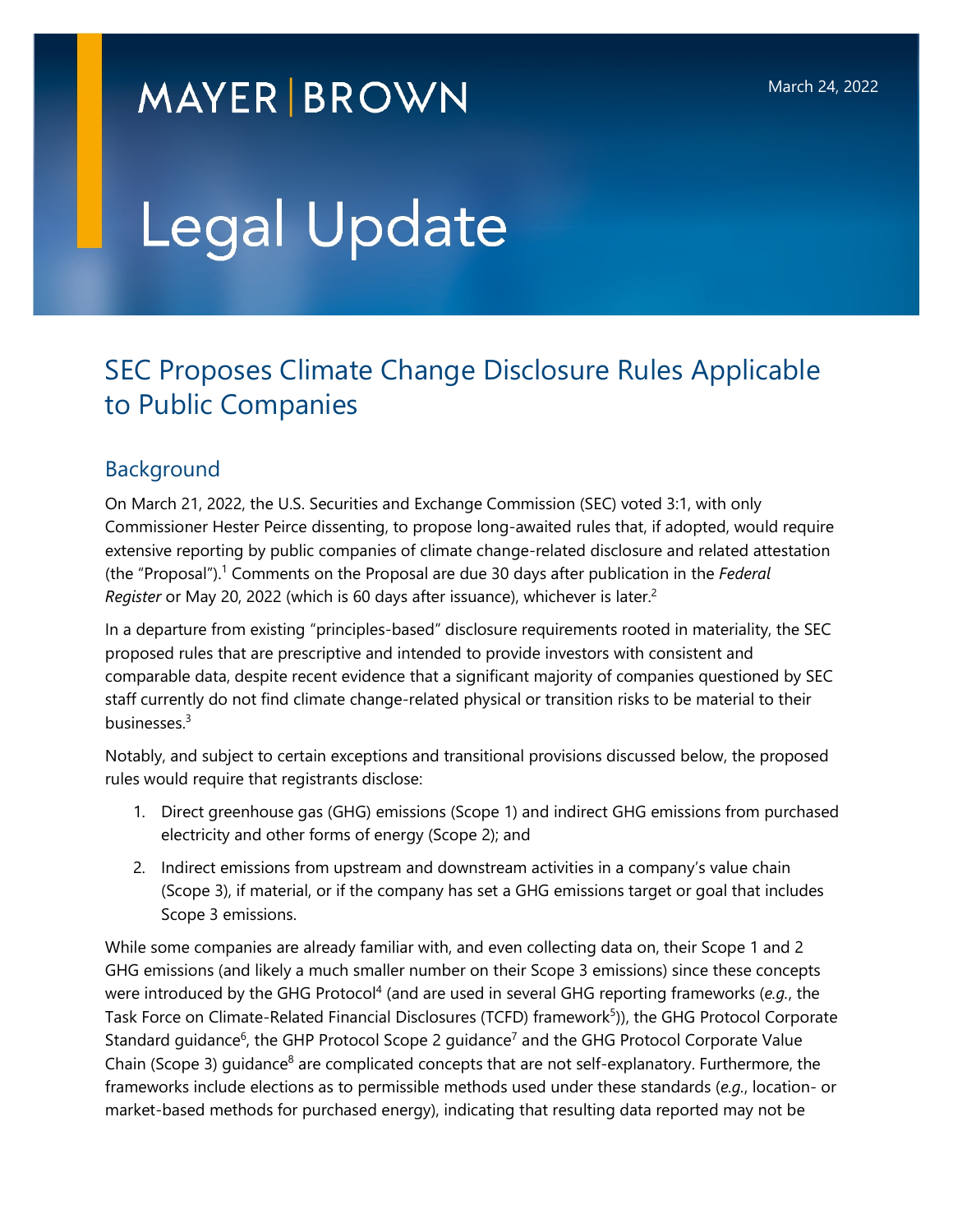consistent or comparable. If implemented, these requirements will likely require significant time, effort and money for registrants to both understand and comply with.

Given the complexities involved in tracking and reporting this information, the Proposal is not surprisingly voluminous in its explanation of requirements, especially with respect to financial statement reporting.

The Proposal also seeks responses to over 200 separate numbered questions (many, or even most of which, are compound questions resulting in well over 750 total questions). The questions raise significant matters, including whether the required disclosures should be treated as filed (to which securities law liability would attach) or furnished (for which such liability may not attach) and whether additional phase-ins or exemptions should be adopted.

## Proposed Changes to Regulation S-X (Financial Statement Disclosures)

The Proposal would amend Regulation S-X to require companies to include certain climate-related financial statement metrics and related disclosures in a note to their audited financial statements. The proposed disclosures would be required for the company's most recently completed fiscal [ye](#page-12-7)ar and for the fiscal years included in the consolidated financial statements in the applicable filing.<sup>9</sup> The proposed financial statement metrics would consist of disaggregated climate-related impacts on existing financial statement line items and categories. As part of the company's financial statements, the financial statement metrics would be subject to audit by the company's independent registered public accounting firm and come within the scope of the company's internal control over financial reporting.

A company would be required to calculate the proposed financial statement metrics using financial information that is consistent with the scope of the rest of the company's consolidated financial statements included in the filing (*i.e.*, including information from consolidated subsidiaries) and apply the same set of accounting principles that it is required to apply in preparation of the rest of its consolidated financial statements included in the filing, whenever applicable. The Proposal requests comment on whether the SEC should require registrants to calculate metrics at a reportable segment level or by geographic area.

#### **FINANCIAL IMPACT METRICS**

The Proposal would require a company to include disaggregated information about the impact of climate-related conditions and events and transition activities on the consolidated financial statements that are included in the relevant filing, unless the impact is below a specified threshold. An impact would be below the specified threshold if the sum of the absolute values of all the impacts on the line item is less than one percent of the total line item for the relevant fiscal year.

Climate-related conditions and events would include flooding, drought, wildfires, extreme temperatures and sea level rise and are intended to map physical risks. Transition activities would include any efforts to reduce GHG emissions or otherwise mitigate exposure to transition risks.

A company would be required to determine the impacts of severe weather events, other natural conditions, transition activities and identified climate-related risks described above on each consolidated financial statement line item. Within each category (*i.e.*, climate-related events or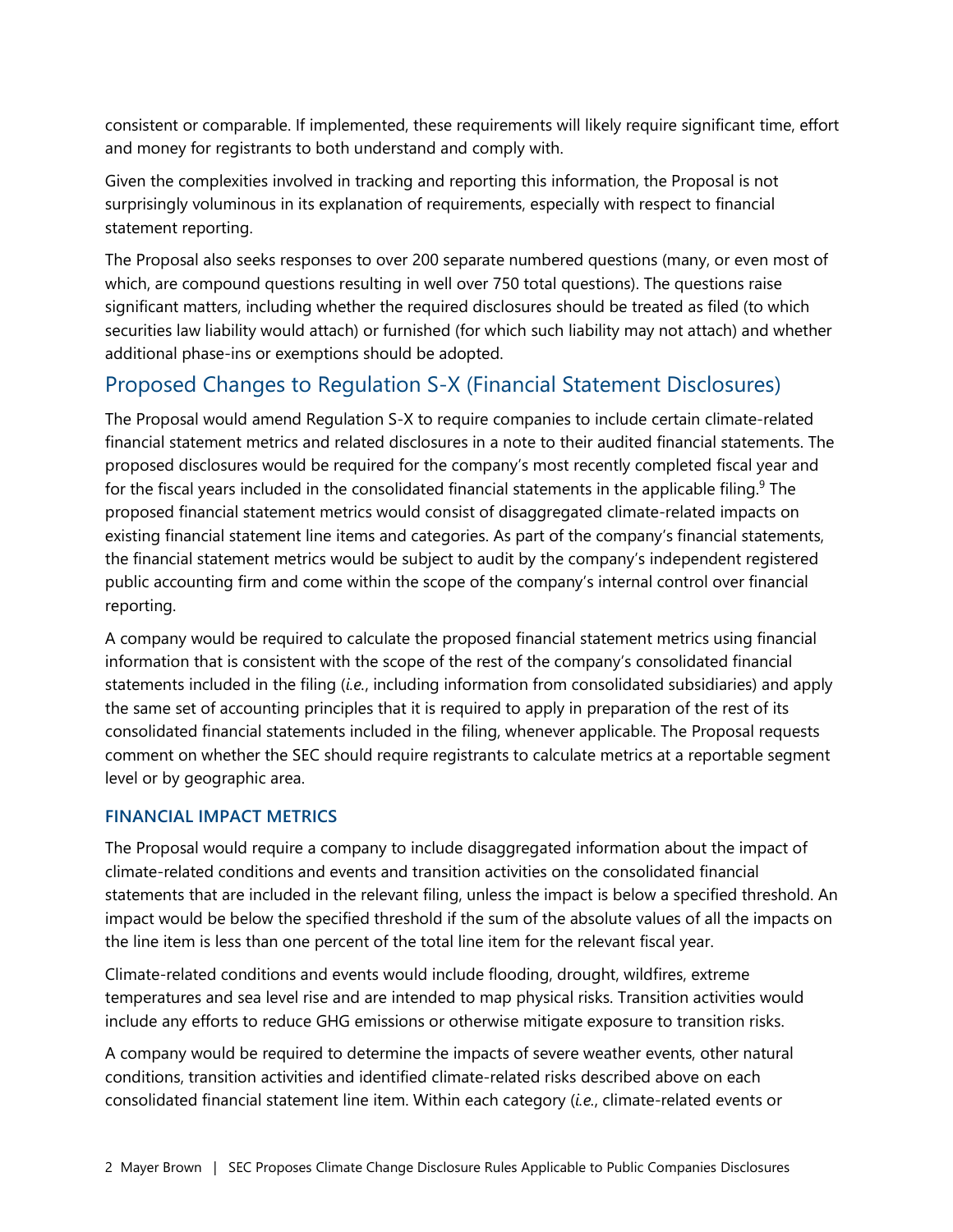transition activities), impacts would, at a minimum, be required to be disclosed on an aggregated, line-by-line basis for all negative impacts and separately, on an aggregated, line-by-line basis for all positive impacts. However, for purposes of determining whether the disclosure threshold has been met, a company would be required to aggregate the absolute value of the positive and negative impacts on a line-by-line basis.

A company would have the option to disclose the impact of any opportunities arising from severe weather events and other natural conditions; any impact of efforts to pursue climate-related opportunities associated with transition activities; and the impact of any other climate-related opportunities, including those identified by the company pursuant to proposed Item 1502(a) (discussed below), on any financial statement metric. If a company made a policy decision to disclose the impact of a climate-related opportunity on the proposed financial statement metrics, the company would need to do so consistently and follow the same presentation and disclosure threshold requirements applicable to the required disclosures related to financial impact metrics and expenditure metrics.

The proposed rules would also require companies to provide contextual information about financial impact metrics. The Proposal notes that contextual information may include disclosure of the company's election to include the impact from opportunities in its disclosure analysis and calculation; the specific events that were aggregated for purposes of determining the impact on the cost of revenue; and, if applicable, a discussion of the estimation methodology used to disaggregate the amount of impact on the cost of revenue between the climate-related events, transition activities and other factors.

#### **EXPENDITURE METRICS**

The Proposal would require a company to disclose aggregated information about the impact of climate-related conditions and events and transition activities on annual expenditures and capitalized costs. For each category, a company would be required to disclose separately the amounts incurred during the fiscal years presented toward (i) positive and negative impacts associated with the climaterelated events and (ii) transition activities, including toward the mitigation of exposures to transition risks (including identified transition risks). This would include expenditures incurred to increase the resilience of assets or operations, retire or shorten the estimated useful lives of impacted assets, relocate assets or operations at risk or otherwise reduce the future impact of severe weather events and other natural conditions on business operations. It also would include expenditures incurred to research and develop new technologies or to purchase assets, infrastructure or products that are intended to reduce GHG emissions, increase energy efficiency, offset emissions (purchase of energy credits), or improve other resource efficiency.

The amounts of expenditure disclosed pursuant to the proposed metrics would be a portion, if not all, of the company's total recorded expenditure (expensed or capitalized) as calculated pursuant to the accounting principles applicable to the company's financial statements. The proposed expenditure metrics would be subject to the same disclosure threshold as the financial impact metrics discussed in the prior section. However, a company would be required to aggregate expenditure related to climate-related events and transition activities within the categories of expenditure (i.e., amount capitalized and amount expensed) when determining if information must be disclosed.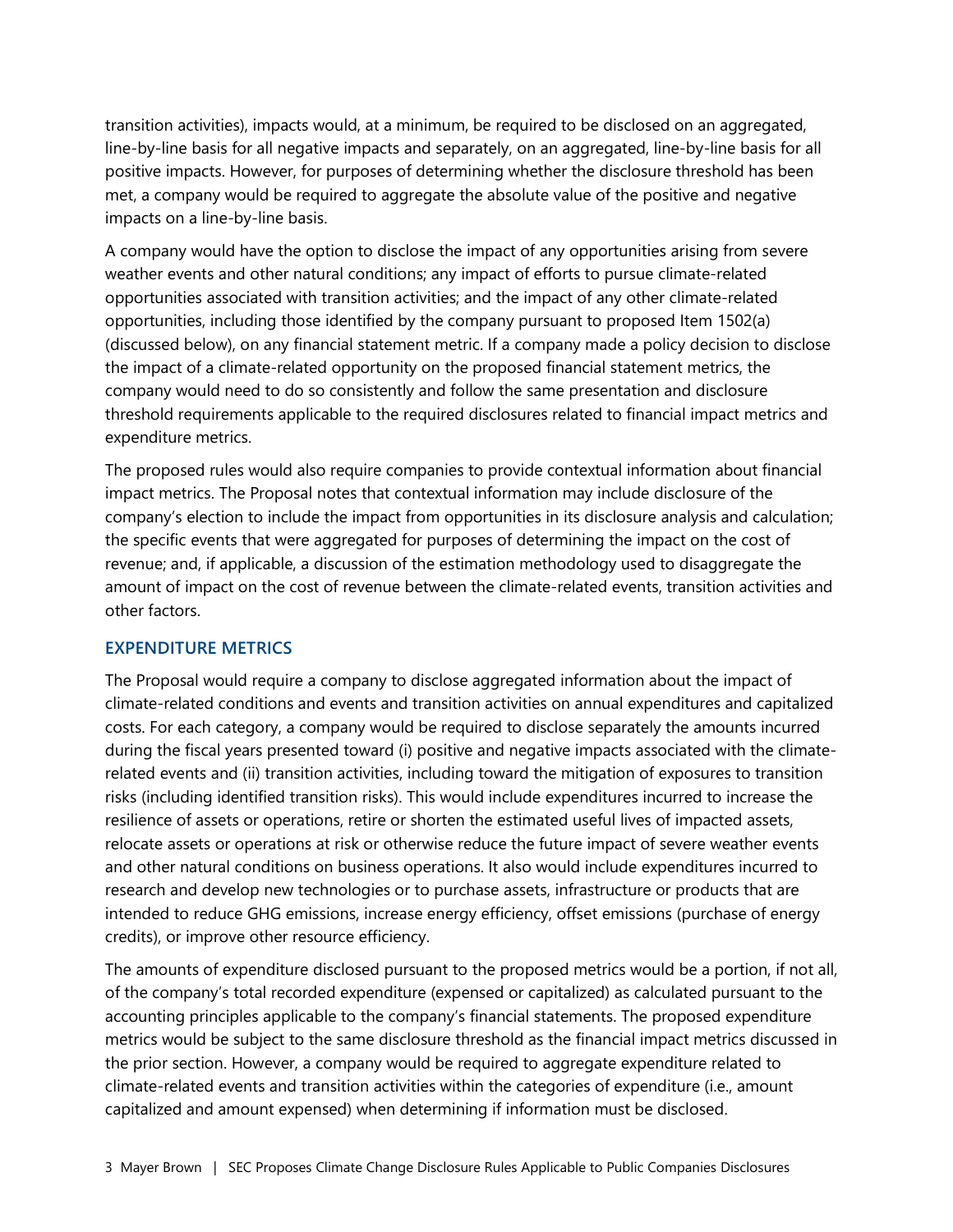A company also would be required to disclose contextual information about expenditure metrics. The Proposal notes that contextual information may include disclosure of the specific climate-related events and transition activities that were aggregated for purposes of determining the impacts on the capitalized or expensed expenditure amounts and, if applicable, policy decisions made by a company to determine the amount of climate-related events or transition activities that are categorized as expenditure capitalized versus expenditure expensed or whether impact from pursuing any climaterelated opportunities are included in the analysis.

A company may choose to disclose the impact of efforts to pursue climate-related opportunities associated with transition activities, but must do so consistently and must follow the same presentation and disclosure threshold requirements applicable to the required disclosures of expenditure metrics associated with transition risks.

#### **FINANCIAL ESTIMATES AND ASSUMPTIONS**

The Proposal would require a company to disclose whether the estimates and assumptions used to produce the consolidated financial statements were impacted by exposures to risks and uncertainties associated with, or known impacts from, climate-related events. If so, the company would be required to provide a qualitative description of how such events have impacted the development of the estimates and assumptions used by the company in the preparation of such financial statements.

Similar to the other proposed financial statement metrics, the Proposal includes a provision that would require separate disclosure focused on transition activities. If the estimates and assumptions a company used to produce the consolidated financial statements were impacted by risks and uncertainties associated with, or known impacts from, a potential transition to a lower carbon economy or any climate-related targets it has disclosed, the company would be required to provide a qualitative description of how the development of the estimates and assumptions was impacted by such a potential transition or the company's disclosed climate-related targets.

The proposed estimates and assumptions disclosures would be subject to the same disclosure threshold as the financial impact metrics discussed above.

Further, if a company elected to disclose the impact of an opportunity on its financial estimates and assumptions, the company would need to do so consistently and follow the same presentation and disclosure requirements applicable to the required disclosures.

#### **CONSEQUENCES OF INCLUSION IN FINANCIAL STATEMENTS**

A company would be required to include the metrics and disclosures discussed above in its financial statements. This means that the metrics and disclosures would be subject to audit by the company's independent registered public accounting firm and within the scope of the company's internal control over financial reporting. The Proposal requests comment on whether this is the appropriate approach, and suggests that, as an alternative, a new financial statement could be created (a "consolidated climate statement") that provides more clarity to the relationship between climate metrics from different line items.

Under the Proposal, the auditing standards of the Public Company Accounting Oversight Board (PCAOB) would apply to the financial statement metrics included in the audited financial statements.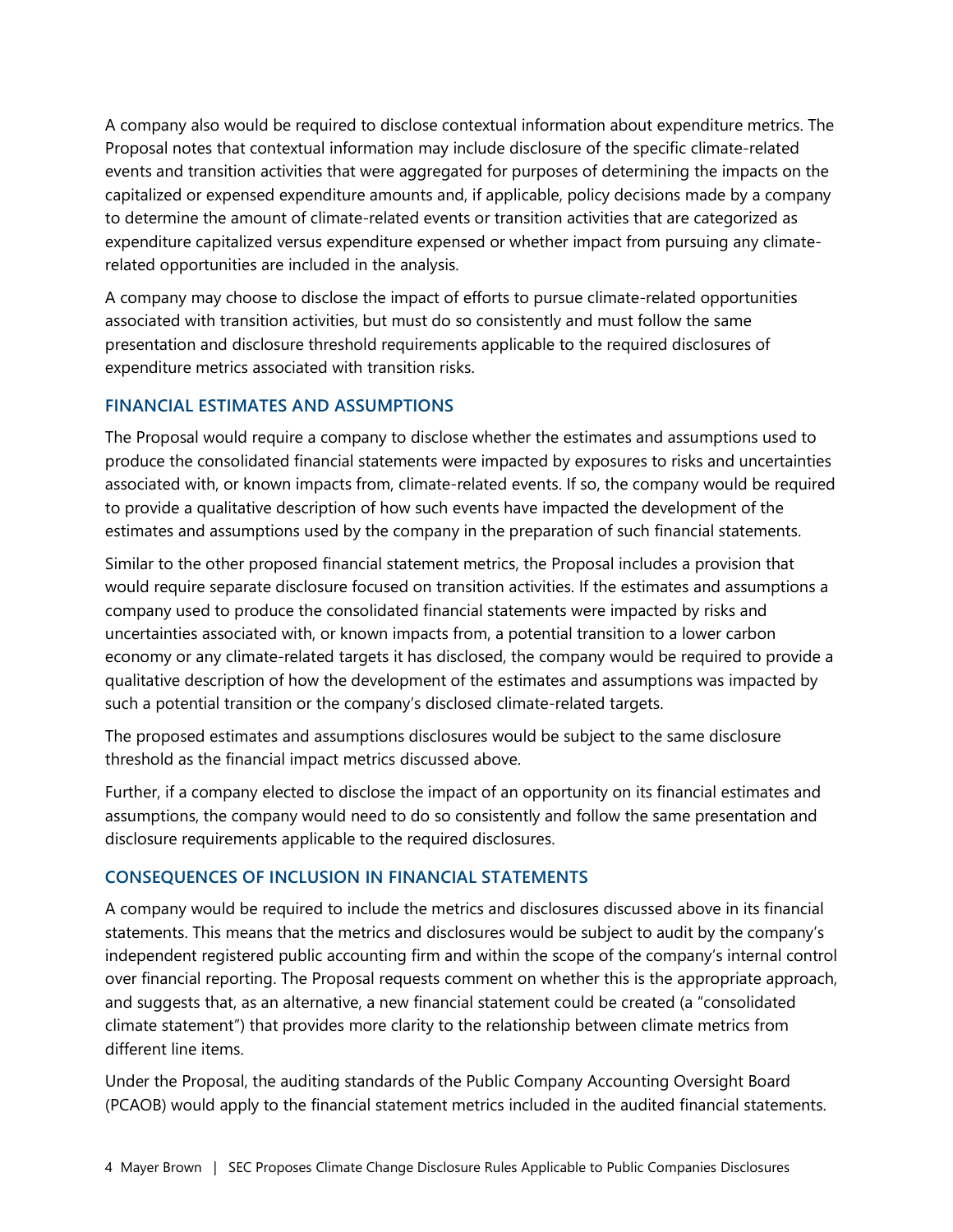The Proposal requests comment on whether additional guidance or revisions to such standards are necessary or helpful to applying PCAOB auditing standards to the proposed financial statement metrics.

#### Proposed Changes to Regulation S-K (Non-Financial Statement Disclosures)

In addition to amending Regulation S-X, the Proposal would create Subpart 1500 of Regulation S-K containing the requirements for climate change disclosure outside of the financial statements. The new climate-related information would be required in specified registration statements and periodic reports.

For domestic issuers, annual climate-related disclosure would be required in Form 10-K. Any material changes to these disclosures would be contained in Form 10-Q. Form 20-F for foreign private issuers would be amended to require comparable climate-related disclosures. The Proposal would require the climate-related disclosures to be presented in a separately-captioned section that could crossreference information from other sections, such as risk factors or management's discussion and analysis. The Proposal does not currently amend Form 40-F applicable to Canadian issuers under the SEC's Multi-Jurisdictional Disclosure System (MJDS) but does seek comment on whether the new climate change-related disclosures should apply to MJDS issuers.

Key provisions of proposed Subpart 1500 of Regulation S-K are described below.

#### **NEW ITEM 1500 OF REGULATION S-K: DEFINITIONS**

The proposed climate-related disclosures introduce many specialized terms to the securities law reporting regime. These terms are defined in Item 1500 of proposed Subpart 1500 of Regulation S-K.

#### **NEW ITEM 1501 OF REGULATION S-K: GOVERNANCE**

Item 1501 would require detailed governance disclosures specific to a company's climate change oversight, vastly more detailed than the level of corporate governance disclosure companies are used to reporting in response to Item 407 of Regulation S-K. For example, companies would be required to discuss whether and how the board or relevant board committee considers climate-related risks as part of its business strategy, risk management and financial oversight. In addition to identifying any board members or board committees responsible for the oversight of climate-related risks, companies would need to specify whether any directors have expertise in climate-related risks, providing specific details as to the nature of the expertise. Companies would have to describe the processes and frequency of board or board committee discussions of climate-related risks. In response to this proposed item, companies would also have to disclose whether and how the board sets climate-related targets or goals and how it oversees progress against those targets or goals, including the establishment of any interim targets or goals.

The Proposal would also require disclosure regarding management's role in assessing and managing any climate-related risks. For example, companies would need to disclose whether certain management positions or committees are responsible for assessing and managing climate-related risks. If there are such positions or committees, companies would have to identify them and disclose the relevant expertise of the position holders or members in sufficient detail to fully describe the nature of the expertise. This disclosure would also need to describe the processes by which the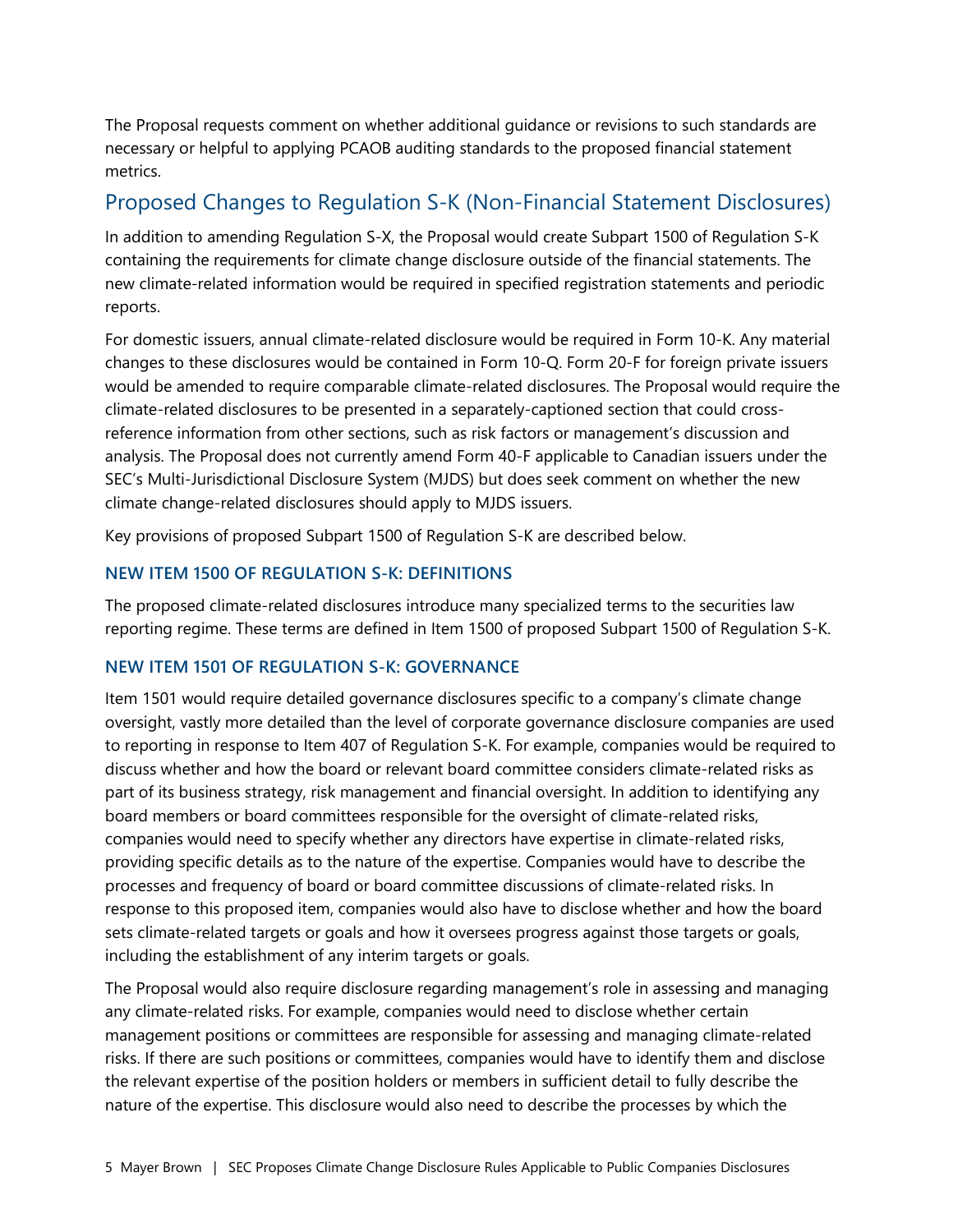responsible managers or management committees are informed about and monitor climate-related risks and whether and how frequently they report to the board. However, the Proposal does not contain any compensation-related disclosure requirements, relying instead on the existing compensation discussion and analysis framework.

Companies may, but are not required to, describe the board oversight of, and management's role in assessing and managing, climate-related opportunities.

#### **NEW ITEM 1502 OF REGULATION S-K: STRATEGY, BUSINESS MODEL, AND OUTLOOK**

Companies would have to describe any climate-related risks that have had, or that are reasonably likely to have, a material impact on the company, its business or consolidated financial statements over the short, medium, and long term, specifying whether they are physical risks (such as harm arising from acute climate disasters such as wildfires, hurricanes, and floods) or transition risks associated with a potential transition to a less carbon-intensive economy (such as risks arising from regulatory policies, litigation, changing consumer, investor and employee choices and demands and pricing shifts). Locations and the nature of the properties would need to be identified for physical risk, as well as whether the risk may be categorized as acute or chronic. Additional details would be needed for risks involving flooding or high water stress. The nature of transition risks and how they impact the company would need to be described.

Companies would need to provide both current and forward-looking disclosures that facilitate an understanding of whether the implications of the identified climate-related risks have been integrated into their business model or strategy, including how any resources are being used to mitigate climaterelated risks. To the extent that these disclosures constitute forward-looking statements, the forwardlooking statement safe harbors pursuant to the Private Securities Litigation Reform Act would apply, assuming the specified conditions are met.

Companies would be required to disclose the actual and potential impacts, including the time horizon, of their identified climate-related risks on:

- Business operations, including the types and locations;
- Products or services;
- Suppliers and other parties in the value chain;
- Activities to mitigate or adapt to climate-related risks, including adoption of new technologies or processes;
- Expenditure for research and development; and
- Any other significant changes or impacts.

If a company uses carbon offsets or renewable energy credits or certificates (RECs) as part of its net emissions reduction strategy, it would have to disclose the role that carbon offsets or RECs play in its climate-related business strategy. Similarly, if a company uses an estimated cost of carbon emissions internally within an organization, the company would be required to provide specified disclosures relating to its internal carbon price. Disclosures would also be required to describe any analytical tools, such as scenario analysis, that the company uses to assess the impact of climate-related risks on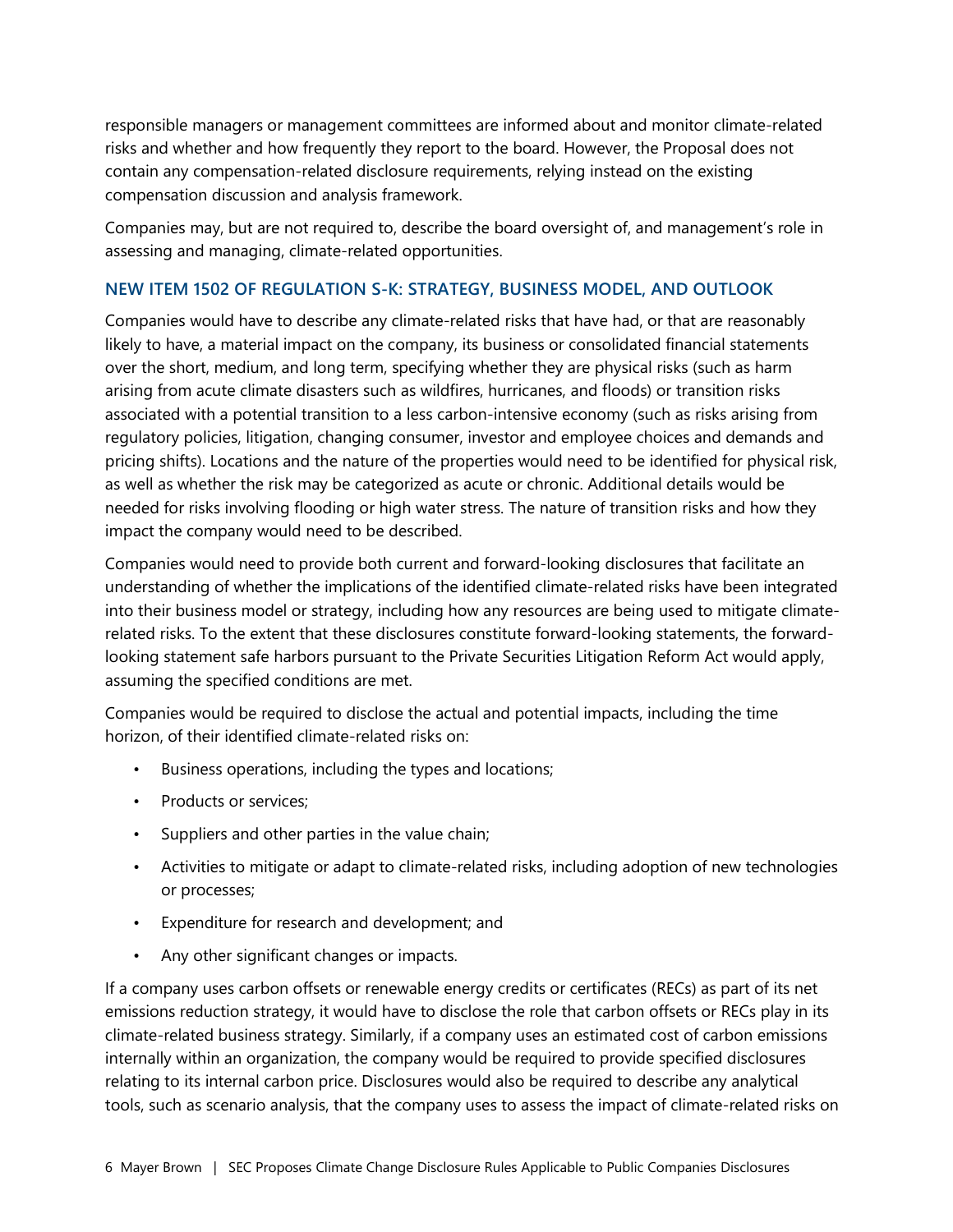its business and consolidated financial statements, or to support the resilience of its strategy and business model in light of foreseeable climate-related risks.

A company would also need to provide a narrative discussion of whether and how any climate-related risks have affected, or are reasonably likely to affect, its consolidated financial statements, including metrics referenced in proposed new Item 14-02 of Regulation S-K, discussed in the "Proposed Changes to Regulation S-X (Financial Statements)" section of this Legal Update.

#### **NEW ITEM 1503 OF REGULATION S-K: RISK MANAGEMENT**

Item 1503 would require companies to describe their processes for identifying, assessing and managing climate-related risks. For example, a company would need to disclose how it:

- determines the relative significance of climate-related risks compared to other risks;
- considers existing or likely regulatory requirements or policies;
- considers shifts in customer or counterparty preferences, technological changes, or changes in market prices in assessing potential transition risks; and
- determines the materiality of climate-related risks, including how it assesses the potential size and scope of any identified climate-related risk.

To the extent applicable, the company would have to disclose how it decides whether to mitigate, accept, or adapt to a particular risk, how it prioritizes addressing climate-related risks and how it determines how to mitigate a high-priority risk. If a company adopted a transition plan, it would have to disclose that plan, including the relevant metrics and targets used to identify physical and transition risks.

#### **NEW ITEM 1504 OF REGULATION S-K: GHG EMISSIONS METRICS**

Item 1504 would require companies to disclose GHG emissions. Companies would have to disclose total Scope 1 emissions separately from total Scope 2 emissions after calculating them from all sources that are included in their organizational and operational boundaries. If a company's total Scope 3 emissions for the fiscal year are material, or if the company has set a GHG emissions reduction target or goal that includes a Scope 3 emissions, it would also have to provide separate disclosure for its total Scope 3 emissions. For each of its Scope 1, 2 and 3 emissions, the Proposal would require the company to disclose the emissions both in the aggregate and disaggregated by each constituent greenhouse gas, which under the rule are carbon dioxide (CO2); methane (CH4); nitrous oxide (N2O); nitrogen trifluoride (NF3); hydrofluorocarbons (HFCs); perfluorocarbons (PFCs); and sulfur hexafluoride (SF). The Proposal would require a company to disclose all scopes of GHG emissions data in gross terms, excluding any use of purchased or generated offsets.

As noted above, the Proposal would require all companies to disclose their Scopes 1 and 2 GHG emissions, but would require disclosure of Scope 3 emissions only if those emissions are material, or if the company has set a GHG emissions reduction target or goal that includes its Scope 3 emissions. However, the proposing release indicates that when assessing the materiality of Scope 3 emissions, companies should consider whether Scope 3 emissions make up a relatively significant portion of their overall GHG emissions. The proposing release further notes that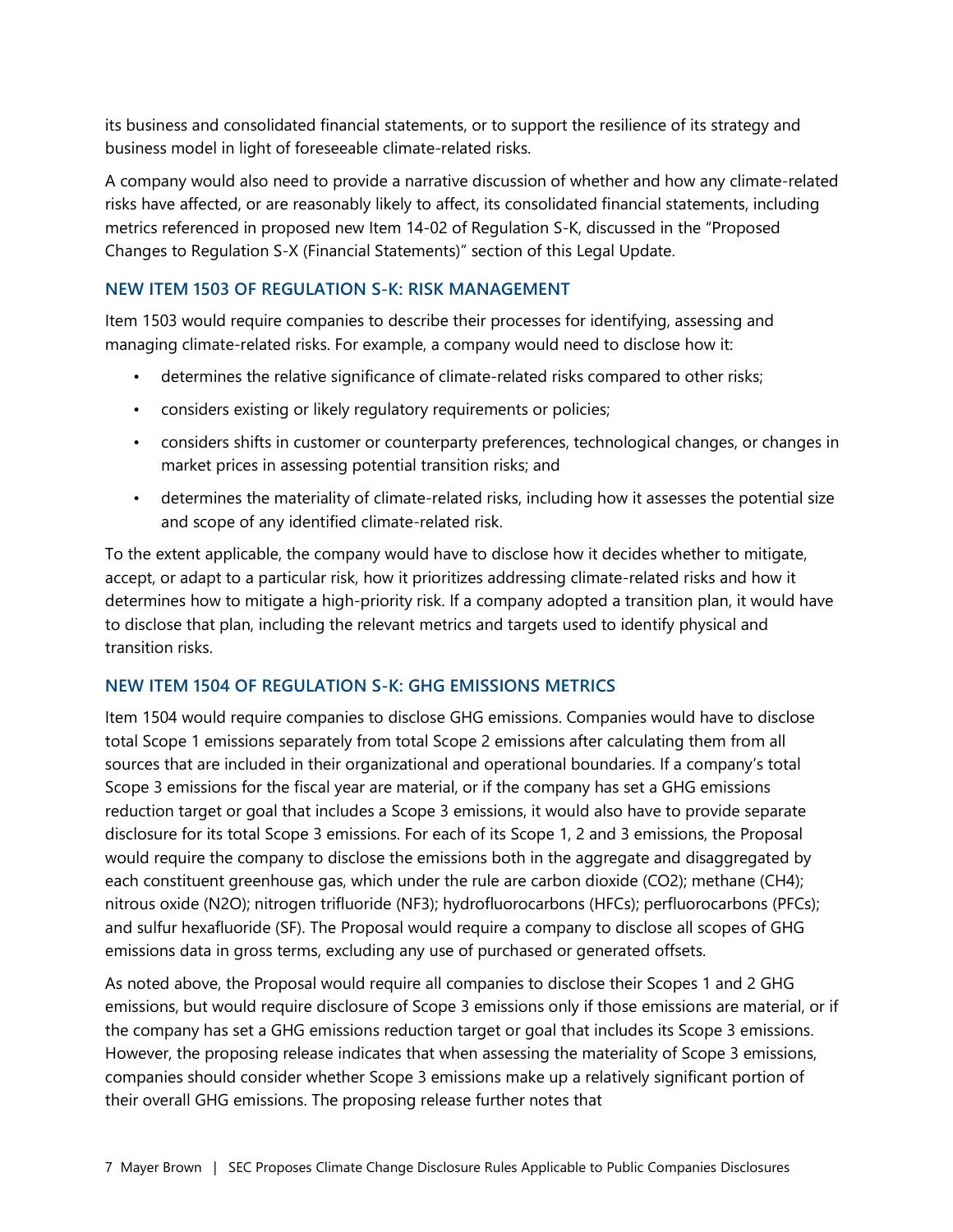even when Scope 3 emissions do not represent a relatively significant portion of overall GHG emissions, a quantitative analysis alone would not suffice for purposes of determining whether Scope 3 emissions are material. . . Scope 3 emissions may make up a relatively small portion of a registrant's overall GHG emissions but still be material where Scope 3 represents a significant risk, is subject to significant regulatory focus, or "if there is a substantial likelihood that a reasonable [investor] would consider it important." Moreover, if a materiality analysis requires a determination of future impacts, i.e., a transition risk yet to be realized, then both the probability of an event occurring and its magnitude should be considered. Even if the probability of an adverse consequence is relatively low, if the magnitude of loss or liability is high, then the information in question may still be material.

When companies are required to disclose Scope 3 emissions, they would have to identify the categories of upstream and downstream activities that have been included in the calculation of its Scope 3 emissions.

Companies would have to disclose the sum of their Scopes 1 and 2 emissions in terms of GHG intensity, with separate GHG intensity disclosure for Scope 3 emissions required to be disclosed. "GHG intensity" (or "carbon intensity") for this purpose means a ratio that expresses the impact of GHG emissions per unit of economic value or per unit of production.

As proposed, GHG emissions data would have to be provided for the company's most recently completed fiscal year and for the historical fiscal years included in its consolidated financial statements in the applicable filing. Companies would be required to describe the methodology, significant inputs, and significant assumptions used to calculate its GHG emissions metrics. The Proposal includes specific rules related to the determination of GHG emissions.

Because of potential difficulties in obtaining data from suppliers and other third parties in a company's value chain or in verifying the accuracy of that information, as well as the potential need to rely heavily on estimates and assumptions to generate Scope 3 emissions data, the SEC has proposed a safe harbor for liability for Scope 3 emissions. This safe harbor would provide that disclosure of Scope 3 emissions by or on behalf of the company would be deemed not to be a fraudulent statement unless it is shown that such statement was made or reaffirmed without a reasonable basis or was disclosed other than in good faith. This safe harbor would extend to any statement regarding Scope 3 emissions that is disclosed pursuant to proposed subpart 1500 of Regulation S-K in a document filed with the SEC.

As proposed, smaller reporting companies would be exempt from the proposed Scope 3 emissions requirement. All other companies would have an additional year to comply initially with the Scope 3 disclosure requirement beyond the compliance date for the other proposed rules.

#### **NEW ITEM 1505 OF REGULATION S-K: ATTESTATION OF SCOPE 1 AND SCOPE 2 EMISSIONS DISCLOSURE**

Item 1505 of Regulation S-K would require any company, including a foreign private issuer, that is an accelerated filer or a large accelerated filer to include an attestation report covering Scope 1 and Scope 2 emissions in the relevant filing, as well as to provide related disclosures about the third party providing attestation services.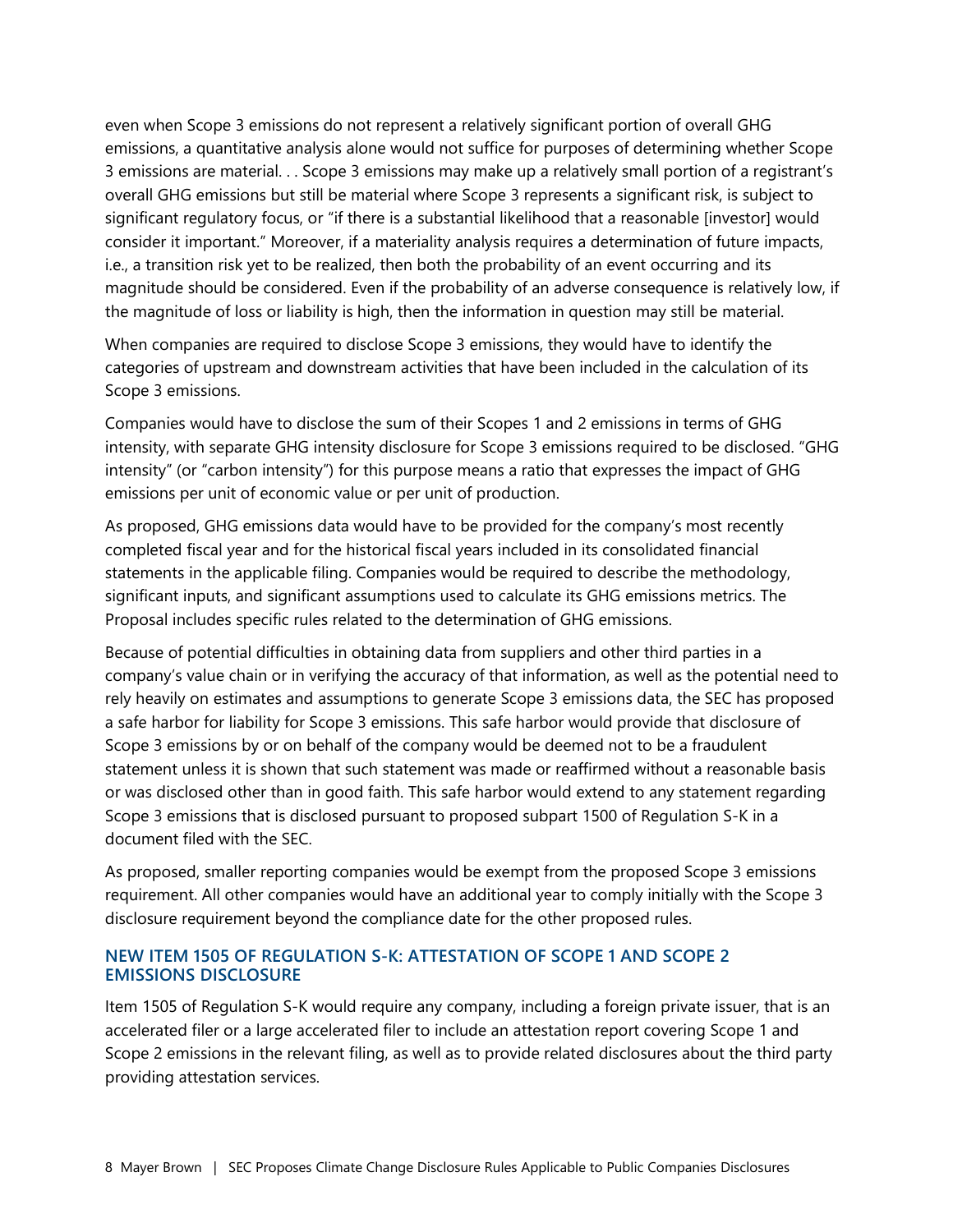As proposed, the GHG emissions attestation provider does not have to be a public accounting firm registered with the PCAOB, but it does have to be an expert in GHG emissions by virtue of having significant experience in measuring, analyzing, reporting or attesting to GHG emissions, and be independent of the company and its affiliates. The attestation report would have to be included in the separately-captioned "Climate-Related Disclosure" section of the relevant filing, and be provided pursuant to standards that are publicly available at no cost and are established by a body or group that has followed due process procedures. The company would have to disclose information regarding the GHG emissions attestation provider such as any license, oversight or record-keeping requirements.

The Proposal provides initially for a limited assurance standard, later scaling up to a reasonable assurance standard, as well as a phased compliance date based on the company's filing status. The chart from the SEC's proposing release showing the minimum requirement for the attestation engagement is replicated below. Companies, other than large accelerated filers or accelerated filers, that voluntarily disclose a GHG attestation report are also subject to certain disclosure requirements regarding such attestation.

#### **NEW ITEM 1506 OF REGULATION S-K: TARGETS AND GOALS**

If companies set any climate-related targets or goals, a description of Item 1506 of Regulation S-K would require disclosure of them, including to the extent applicable, a description of:

- The scope of activities and emissions included in the target;
- The unit of measurement, including whether the target is absolute or intensity-based;
- The defined time horizon by which the target is intended to be achieved, and whether the time horizon is consistent with one or more goals established by a climate-related treaty, law, regulation, policy or organization;
- The defined baseline time period and baseline emissions against which progress will be tracked with a consistent base year set for multiple targets;
- Any interim targets set by the company; and
- How the company intends to meet its climate-related targets or goals.

Item 1506 would also require disclosure of relevant data to indicate whether the company is making progress toward meeting the target or goal, and how such progress has been achieved. This disclosure must be updated each fiscal year by describing the actions taken during the year to achieve its targets or goals.

When a company uses carbon offsets or RECs as part of its plan to achieve climate-related targets or goals, it would have to disclose the amount of carbon reduction represented by the offsets or the amount of generated renewable energy represented by the RECS, the source of the offsets or RECs, a description and location of the underlying projects, any registries or other authentication of the offsets or RECs and the cost of the offsets or RECs.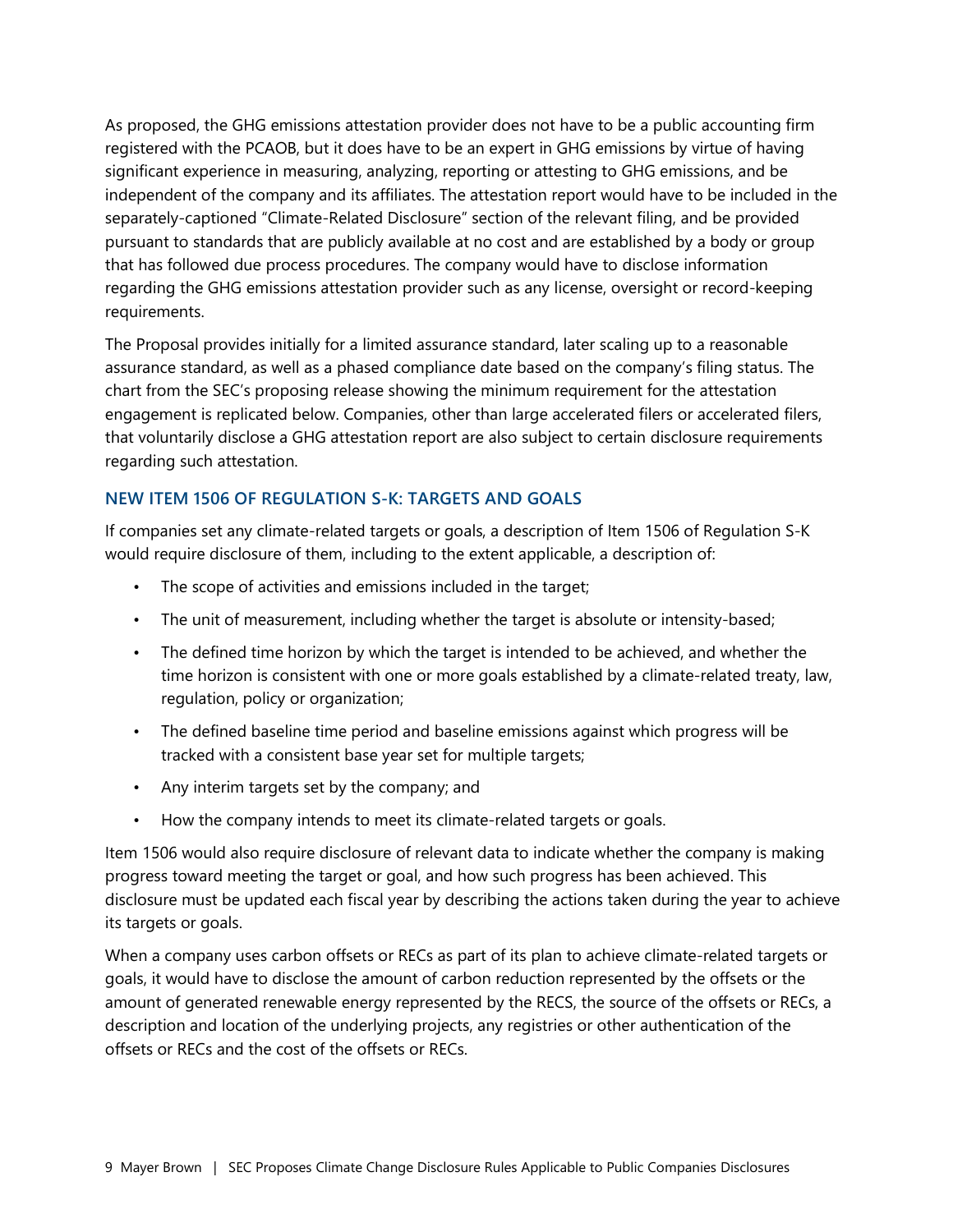#### **NEW ITEM 1507 OF REGULATION S-K: INTERACTIVE DATA REQUIREMENT**

Under the Proposal, companies would be required to tag climate-related disclosures in Inline eXtensible Business Reporting Language (Inline XBRL), with block text tagging and detail tagging of narrative and quantitative disclosures provided pursuant to Subpart 1500 of Regulation S-K and Article 14 of Regulation S-X.

#### Proposed Scope and Phase-In Periods

The Proposal would apply to SEC "registrants," defined as issuers with reporting obligations pursuant to Sections 13(a) or 15(d) of the Securities Exchange Act of 1934 (the Exchange Act) and any companies that file a registration statement under the Securities Act of 1933 or the Exchange Act. This would include foreign private issuers that file annual reports on Form 20-F. While the Proposal would not require an issuer that files a Form 40-F (*i.e.*, Canadian issuers that report under the SEC's MJDS) to comply with the proposed climate-related disclosure requirements, the SEC requests comment on whether and how to address climate-related disclosures by MJDS issuers. Similarly, while the Proposal would not apply to issuers of asset-backed securities, the SEC requests comment on whether and how to address climate-related disclosures by such issuers. The Proposal does apply to emerging growth companies and business development companies, but the SEC did request comment on whether such companies should be excluded.

The Proposal would be phased in for all registrants, with the compliance date dependent upon the status of the registrant as a large accelerated filer, accelerated or non-accelerated filer, or smaller reporting company, and the content of the item of disclosure. The Proposal does not contain proposed text for a phase-in provision, but an example in the preamble discussion and associated fact sheet states that, assuming the Proposal is adopted in December 2022 and a registrant has a December 31 fiscal year-end, the phase-in would be as follows:

| <b>Registrant Type</b>                                 | <b>Disclosure Compliance Date</b>                                                                                                                            |                                                                                 |  |
|--------------------------------------------------------|--------------------------------------------------------------------------------------------------------------------------------------------------------------|---------------------------------------------------------------------------------|--|
|                                                        | All proposed disclosures,<br>including greenhouse gas<br>emissions metrics: Scope 1,<br>Scope 2 and associated<br>intensity metric, but excluding<br>Scope 3 | Greenhouse gas emissions<br>metrics: Scope 3 and<br>associated intensity metric |  |
| Large Accelerated Filer                                | Fiscal year 2023 (filed in 2024)                                                                                                                             | Fiscal year 2024 (filed in 2025)                                                |  |
| Accelerated Filer and Non-<br><b>Accelerated Filer</b> | Fiscal year 2024 (filed in 2025)                                                                                                                             | Fiscal year 2025 (filed in 2026)                                                |  |
| <b>Small Reporting Company</b>                         | Fiscal year 2025 (filed in 2026)                                                                                                                             | Exempted                                                                        |  |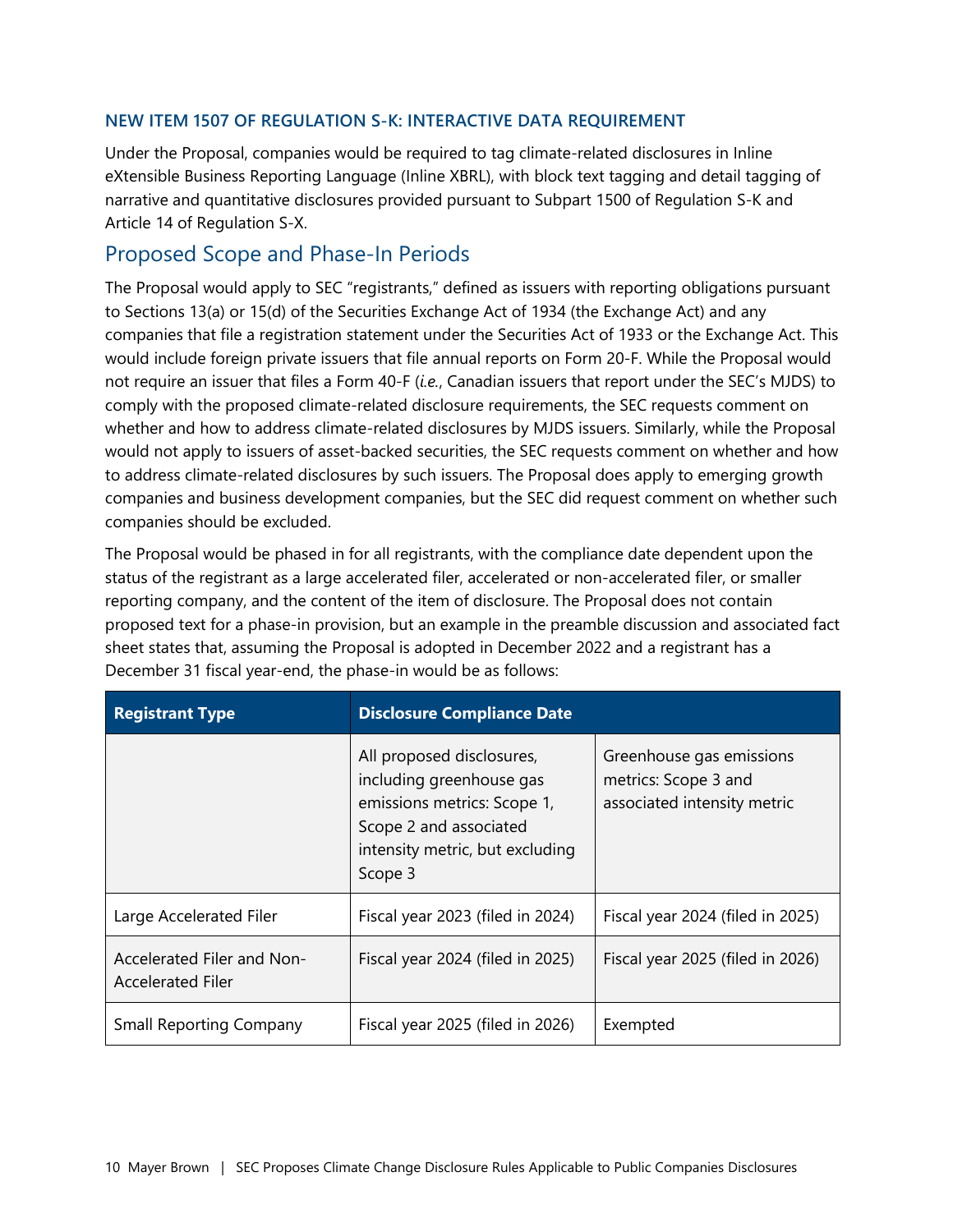| <b>Filer Type</b>        | Scopes 1 and 2<br><b>Greenhouse Gas</b><br><b>Disclosure</b><br><b>Compliance Date</b> | <b>Limited Assurance</b> | <b>Reasonable</b><br><b>Assurance</b> |
|--------------------------|----------------------------------------------------------------------------------------|--------------------------|---------------------------------------|
| Large Accelerated Filer  | Fiscal year 2023 (filed                                                                | Fiscal year 2024 (filed  | Fiscal year 2026 (filed               |
|                          | in 2024)                                                                               | in 2025)                 | in 2027)                              |
| <b>Accelerated Filer</b> | Fiscal year 2024 (filed                                                                | Fiscal year 2025 (filed  | Fiscal year 2027 (filed               |
|                          | in 2025)                                                                               | in 2026)                 | in 2028)                              |

# Practical Considerations

The proposed rules would require disclosure that is vastly more extensive than what is required in the business or management's discussion and analysis section of an SEC filing, arguably the sections that investors turn to first to analyze the financial condition and growth potential of a given company. It is difficult to believe that all public companies, especially smaller reporting companies, will be able to comply with these proposed rules if adopted. The costs of implementation will likely be too much for certain companies to bear and may lead some smaller companies to "go dark" and deter other companies from going public. In fact, companies might consider whether this is the type of regulatory risk that the SEC told companies to consider disclosing in their risk factors in the 2010 interpretive guidance that the staff in the Division of Corporation Finance has resurrected.<sup>[10](#page-12-8)</sup>

In reading the Proposal and the proposed rules, one cannot help but notice the irony that in attempting to mandate climate-related disclosures that are "consistent, comparable, and reliable" the SEC recognizes that certain information will not apply to, or is not available to, every company. In addition, as noted above under "Background" and in the Proposal itself, there are various ways to calculate the contemplated metrics, which means that the resulting disclosure will be, at best, neither consistent nor comparable, and at worst, not reliable.

Nevertheless, in anticipation of these proposed rules being adopted, companies should start considering the changes that may be appropriate for them to make to their disclosure controls and procedures and internal control over financial reporting to be in a position to comply with the new disclosure requirements once adopted and effective. For example, companies may want to expand disclosures committees and processes to include officers or other employees with climate change expertise. Companies should also implement a system for documenting their climate disclosures and related methodology, particularly with respect to GHG emissions.

Audit committees should consider their role in oversight of climate change disclosures as a result of the Proposal, even for companies that have a separate ESG committee or where responsibility for ESG oversight has been delegated to a specific committee, particularly with respect to amendments to Regulation S-X. Audit committees for NYSE-listed companies, for example, are expressly required to meet to review and discuss the listed company's annual audited financial statements and quarterly financial statements with management and the independent auditor. Companies should consider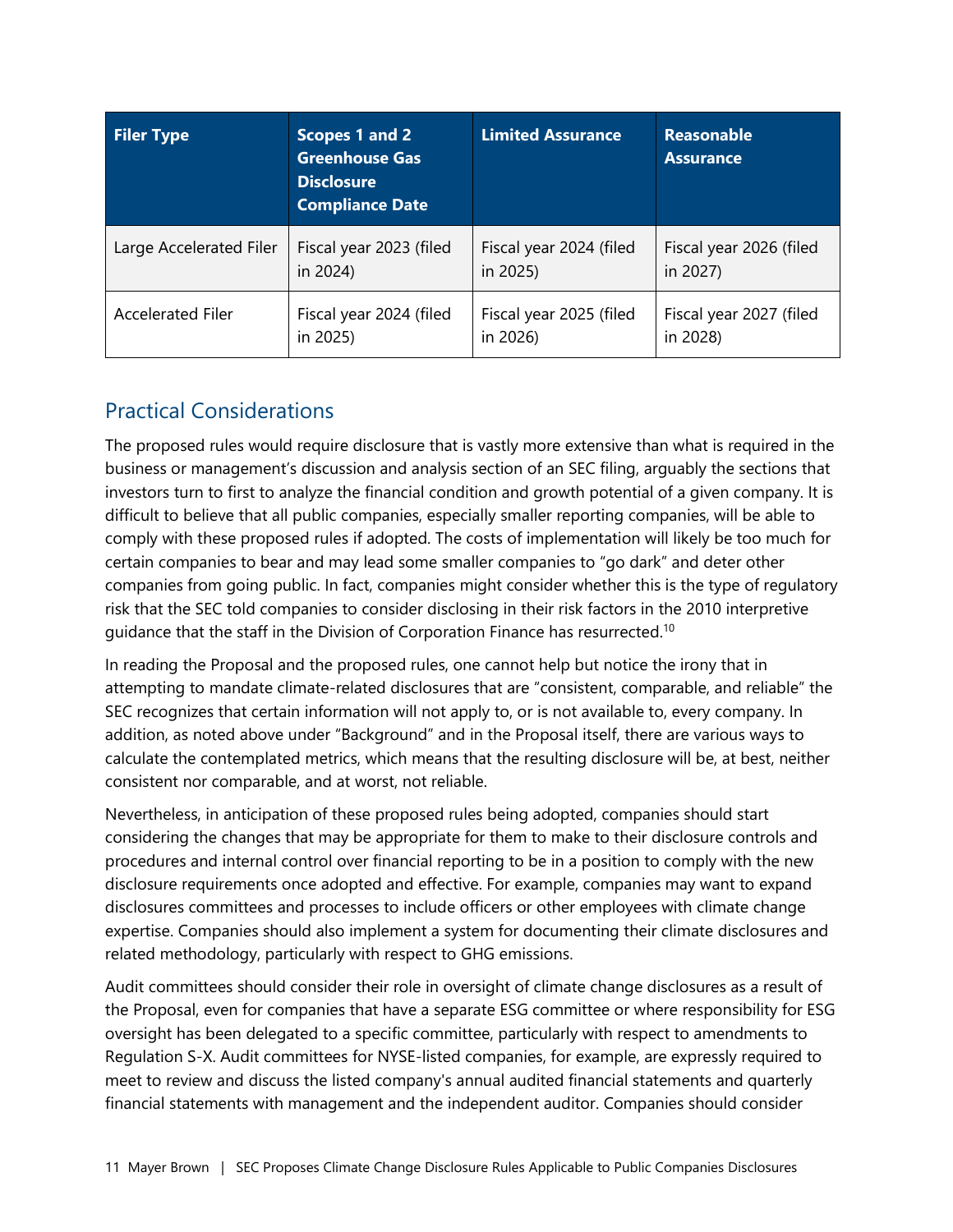whether they will need to revise committee charters to fine tune the allocation of board-level oversight of climate change if the Proposal is adopted substantially as proposed.

Companies should decide whether they will seek attestation services for GHG emissions data from a certified public accounting firm that handles public company audits, or whether they would prefer to engage a different attestation service provider allowed by the proposed rules. Regardless, companies should evaluate the expertise of any firm they propose to use. Companies should consider gathering information from, and perhaps interviewing, potential assurance providers in advance of adoption of the final rule.

Climate-related disclosure in SEC reports would be "filed," rather than "furnished" under the proposed rules, resulting in heightened liability for registrants. It is possible that once a final rule is adopted and becomes effective, companies may face litigation based on the new requirements, for example on the grounds that the disclosures contain materially misleading statements or omissions. Therefore, it will be very important for companies to carefully draft climate-related disclosures responsive to these rules. To the extent the disclosures contain forward-looking statements, including with respect to goals or commitments, these statements should be clearly identified as such, with appropriate cautionary language.

It will take time to prepare the disclosures that would be required by the proposed rules. Therefore, it would be prudent for public companies to start thinking about their disclosures should the Proposal be adopted substantially as proposed. Some companies may find it useful to produce discussion drafts at this time for internal review. Whether or not the drafting begins in advance or closer to the effective time of a final rule, the drafting process for the new climate change disclosures, at least initially, would benefit from a comprehensive approach that, depending on the company, may involve review from technical, legal, financial, accounting, investor relations and public relations perspectives, and may include outside counsel, accountants, and consultants.

The proposed prescriptive climate change disclosures will impose costs on public companies. In addition to incurring costs of an assurance provider, companies may incur costs of consultants in technical areas such as environmental engineering, emissions, climate science and sustainability. And, the increased work load from climate change reporting may result in the need for some companies to hire additional employees.

The SEC staff has already been raising comments regarding climate-related disclosures in sustainability reports or on company websites that are more expansive than SEC filings. With the extensive, prescriptive climate disclosures proposed, some companies may want to consider whether to continue publishing sustainability reports that are separate from their SEC filings. In any event, once the Proposal is finalized, any separate sustainability report would need to be consistent with the climate-related disclosures in SEC filings.

The Proposal, and particularly its Scope 3 and assurance aspects, is likely to generate controversy and may give rise to litigation against the SEC, including on the issue of whether the SEC has the authority and expertise to regulate environmental issues. Commissioner Peirce delivered a dissenting statement at the Open Commission Meeting that addressed this point in detail, including potential arguments a plaintiff might use in seeking to restrain the adoption or effectiveness of the Proposal.<sup>[11](#page-12-9)</sup>